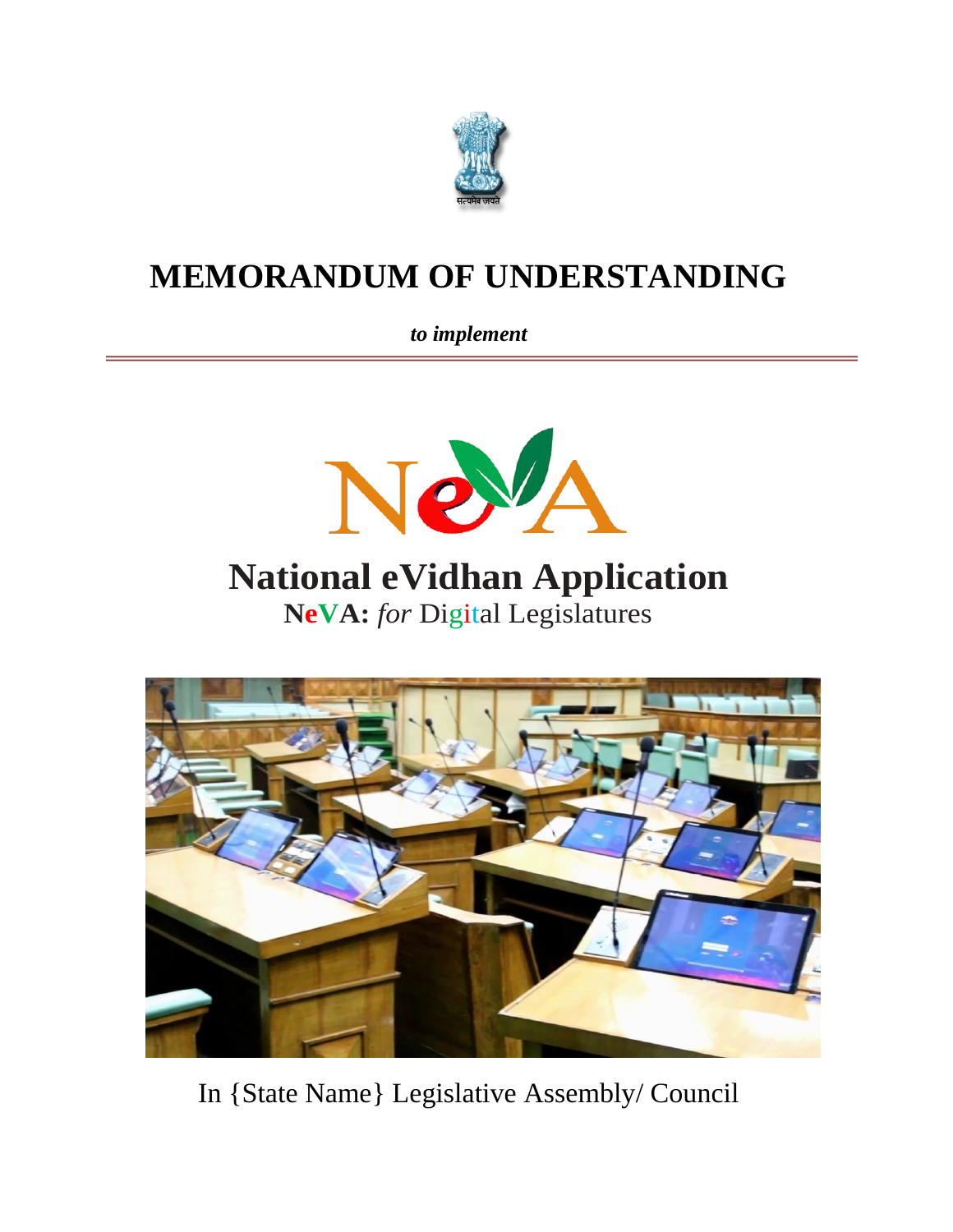### **TRIPARTITE MEMORANDUM OF UNDERSTANDING AMONGST Ministry of Parliamentary Affairs, Government of India AND Government of {STATE NAME} AND {State Legislature Name}**

#### **For implementation of National e-Vidhan Application-NeVA (e-Vidhan MMP) to achieve paperless State Legislatures and electronic information services delivery to Legislators and other stakeholders.**

**This TRIPARTITE MEMORANDUM OF UNDERSTANDING** (hereinafter referred to as the **"Tripartite MOU")** is made this on {Date}

#### **BY ANDAMONGST**

Ministry of Parliamentary Affairs, **Government of India**, having its Office at Parliament House, New Delhi-110001 which expression shall unless it be repugnant to the subject or context thereof, include its successors and assignees, of the **FIRST PARTY;**

#### **AND**

**Government of {STATE NAME}** which expression shall unless it be repugnant to the subject or context thereof, include its successors and assignees, of the **SECOND PARTY**

#### **AND**

**{State Legislatures Name}** (hereinafter referred to as **"{State Legislature Acronym}"** which expression shall unless it be repugnant to the subject or context thereof includes its successors and assignees, of the **THIRD PARTY**.

The **Government of India**, the **Government of {States Name}**, and the {**State Legislature Name}** are hereinafter also referred to collectively as the **"Parties"** and individually as the **"Party"**.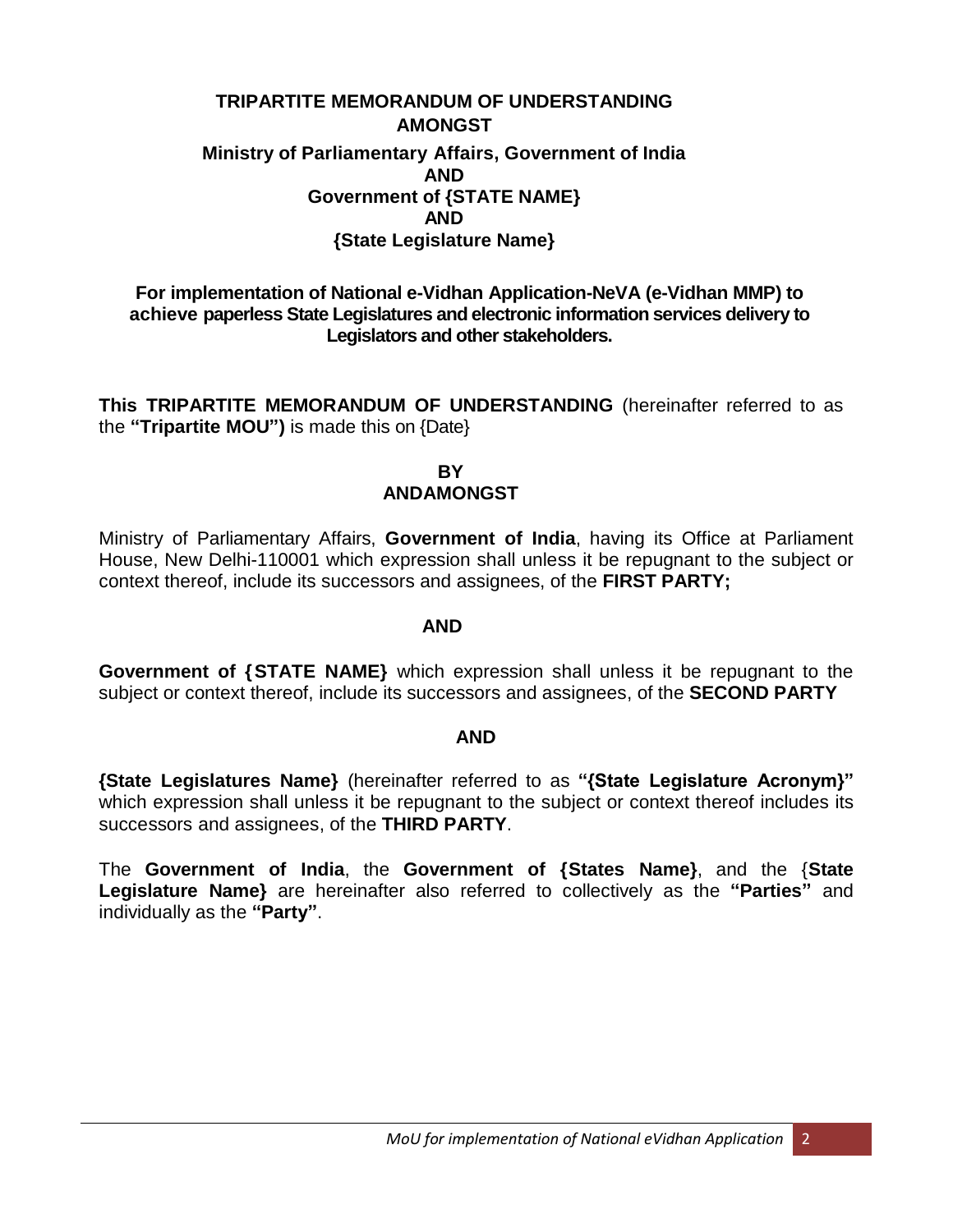## **Definitions:**

**"EffectiveDate"** means the date of signing of the MOU.

## **Preamble:**

The mission of e-Vidhan MMP **(National e-Vidhan Application-NeVA)** is to make all the States/UTs Legislatures paperless/ digitalized legislatures, streamlining all the processes for information exchange with the different State Government Departments and to publish the contents on the public portal as and when it happens. It also aims to assist the Members of the States/UTs Legislatures to use the latest ICT tools for preparing themselves for participation in the legislative debates more effectively.

The **Ministry of Parliamentary Affairs**, **Government of India**, **Government of { States Name}** and the {**State Legislature Name}** have entered into a tripartite MOU in order to digitize and make the functioning of all the State Legislatures paperless.

NOW IT IS HEREBY AGREED BY AND AMONG THE PARTIES HERETO as follows:

- 1. Whereas the NeVA Project shall be executed strictly as per the Guidelines for the Project issued by MoPA, GOI including modifications, if any, from time to time and parties to the MOU shall be liable to fulfill responsibilities and obligations assigned to them under extant guidelines.
- 2. Whereas the funding for the project will be provided by MOPA, Govt. of India in the following manner :
	- i) For North Eastern and Hilly States funding will be in the ratio of 90:10.
	- ii) For Union Territories having Legislatures funding will be 100% by the Centre.
	- iii) For all other States funding will be in the ratio of 60:40.

Notwithstanding anything containing anywhere, share of Central Government shall be capped for all Houses to Rs.423.60 Crores, the sanctioned cost as approved by the competent authority and subject to proper utilization of funds released under the project.

And that the THIRD PARTY to prepare a Detailed Project Report (DPR) and the GAP Analysis Report. The existing functional Inventory of ICT equipment to be utilized suitably to avoid duplication and be made part of GAP Analysis Report.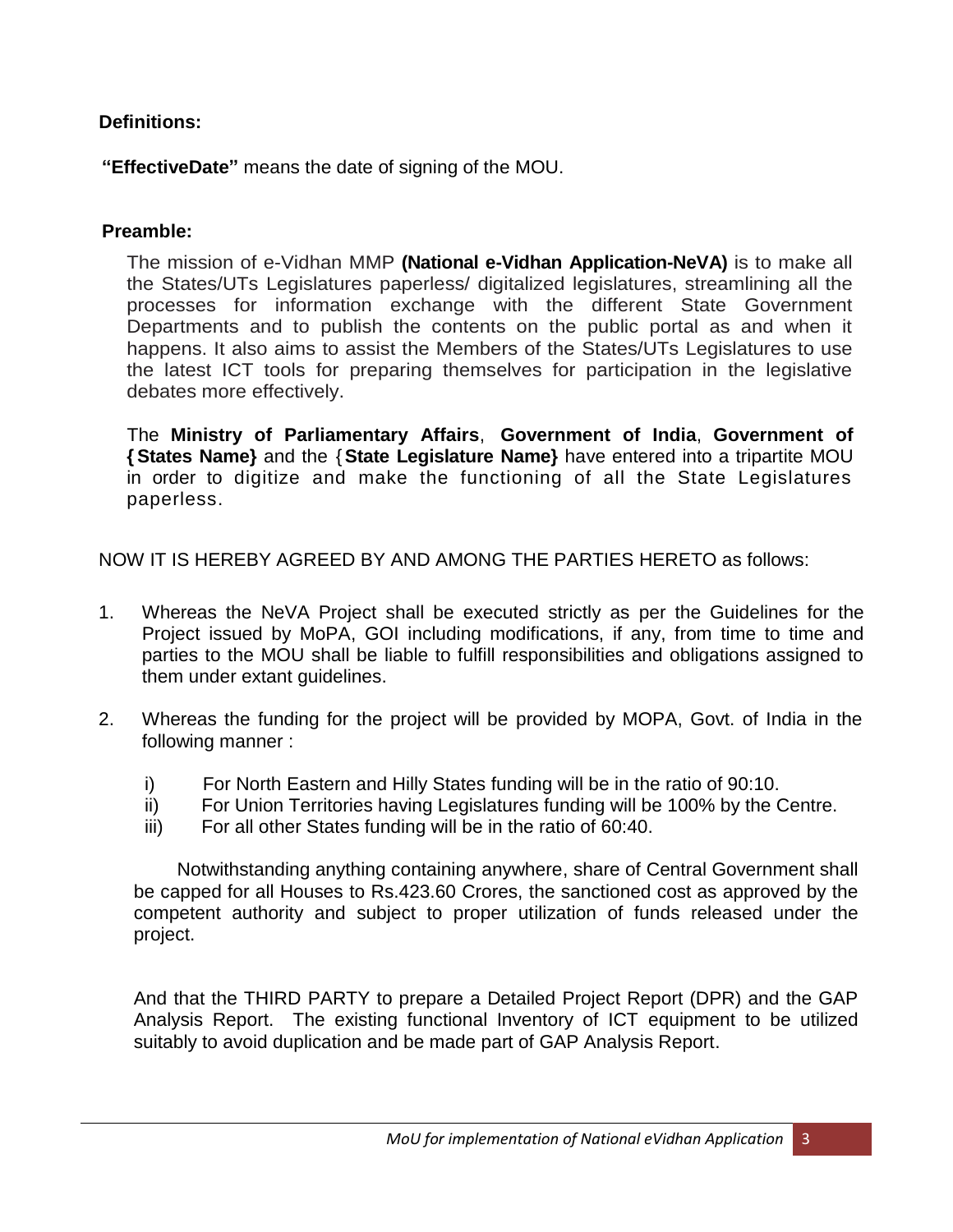- 3. Whereas the Terms and Conditions for Release of Funds (Installments) would be in the following manner:
	- (i) 1st installment (upto 20% of the sanctioned project cost) will be released only after the approval of DPR by the NeVA Project Approval & Empowered Committee at Central Level subject to token budgetary provision/ undertaking of State's share.
	- (ii) 2nd installment (upto 40%) will be released after Receipt of Utilization Certificate of 1st installment alongwith expenditure of matching contribution of State Government.
	- (iii) 3rd installment (upto 20%) will be released after the receipt of utilization certificate of 2nd installment alongwith expenditure of matching contribution of State Government.
	- (iv)Fourth and Final installment will be released on Project Completion Certificate and Financial Audit by competent authority.

## **OR**

(v) In case of States who are at advance stage of implementation of the project, one or more instalments specified above will be released simultaneously.

# **OR**

- (vi) The States, who bear their own expenses for want of central grant for rolling out the project, the requisite amount restricted to central share will be reimbursed in one instalment.
- 4. Whereas the state of the art NeVA Seva Kendra (e-Learning cum e-Facilitation Centre) will be established in each State Legislature to provide orientation/training on various modules of NeVA to all the Members of the State Legislatures, officials of the State Legislature Secretariat and Officials of State Government Departments. The NeVA Seva Kendra(NSK) will have all modern computer based teaching aids as well as Video-conferencing facility for remote learning. Audio Video training modules would be developed by MoPA for training on e-Vidhan MMP. Training material will be developed in English, Hindi as well as in Regional Languages.
- 5. Whereas Hardware/other assets shall be purchased/procured as per specifications and estimation provided following extant rules and procedure for procurement with atleast three years warranty, existing functional hardware/ infrastructure would continue to be put to use. However the assets including Hardware with higher specifications can be procured and additional expenditure, if any, can be adjusted against State share/contribution. But, overall central share to the project for the House would be capped to the sanctioned amount. Further, if a particular vendor provides a warranty of more than three or higher number of years (say 5 years) without any additional cost, then all other things being equal, procurement from such vendors may be preferred.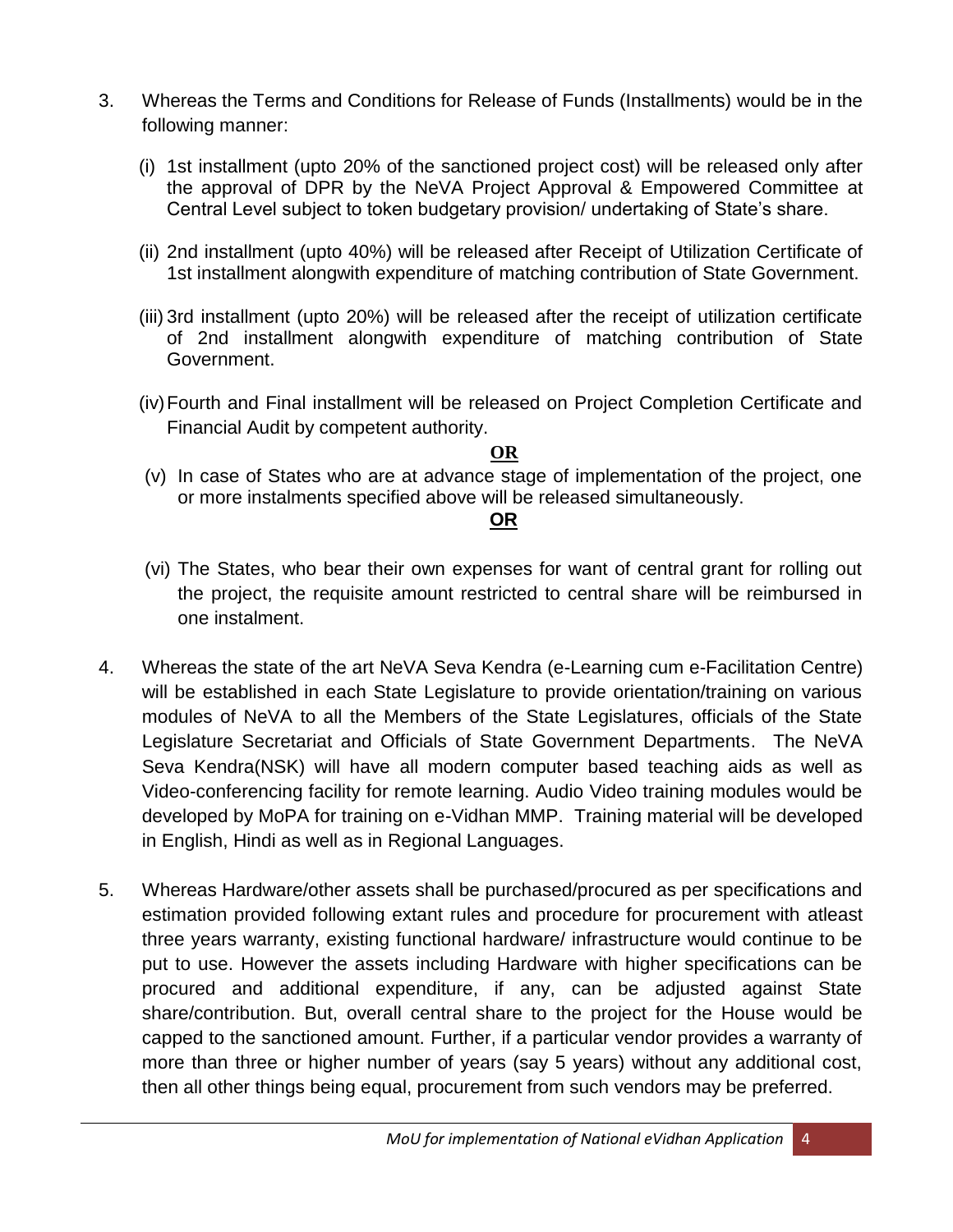- 6. Whereas the deployment of Manpower at each State Legislature will be as per the Para 11 of the Project Guidelines.
- 7. Whereas the Liabilities and obligations of the Parties would be in the following manner:
	- (i) The NeVA will be supported by MoPA, GOI for a period of 36 months after the date it goes live. All efforts will be made to complete the Project in the defined Time Line. However, GOI share for manpower support would be limited to onethird of the provisions made therefor and remaining two-third to be borne by the States.
	- (ii) After a period of 3 years on completion of project, all Assets and Liabilities shall be deemed to have been transferred to Executing Authority. Thereafter, NeVA will be owned by the Legislature for all purposes including the maintenance, replacement and upgradation of ICT equipment at their own cost.
	- (iii) Government of India shall only bear the cost of the CPMU including NeVA suite maintenance & upgradation, Cloud Hosting Services of NIC and capacity building of users after completion and handing over the Project to the State Legislature.
	- (iv) Excess expenditure if any, due to time and cost overrun or otherwise shall be borne by the State Government. In no case permanent staff will be funded for the project except person deployed for the project.
	- (v) Whereas amendments, if any required in Acts, Rules and regulations for implementation of NeVA (e-Vidhan MMP) in Legislature, will be carried out by the State Governments/ Legislature.
	- (vi) Whereas the SECOND PARTY /THIRD PARTY shall keep the first party informed of the progress made on monthly/quarterly basis or as may be desired by the Central Government.
	- (vii) Whereas the FIRST PARTY neither will be responsible nor liable for any claims or liabilities of any nature whatsoever, including those arising from employment of contractual manpower employed by THIRD PARTY of any status and nature, if any, arises, or arising out of or in the course of employment of any employee.
	- (viii) Whereas the Second/third party agree that first party shall not be liable for any disputes legal or otherwise that may arise out of any action on the part of the second /third party. The loss, if any, to be incurred in such activities to be borne by the second/third party.
	- (ix) Whereas the Second and third party shall ensure that assets acquired out of the grants for the project are suitably maintained and insured as per extant rules if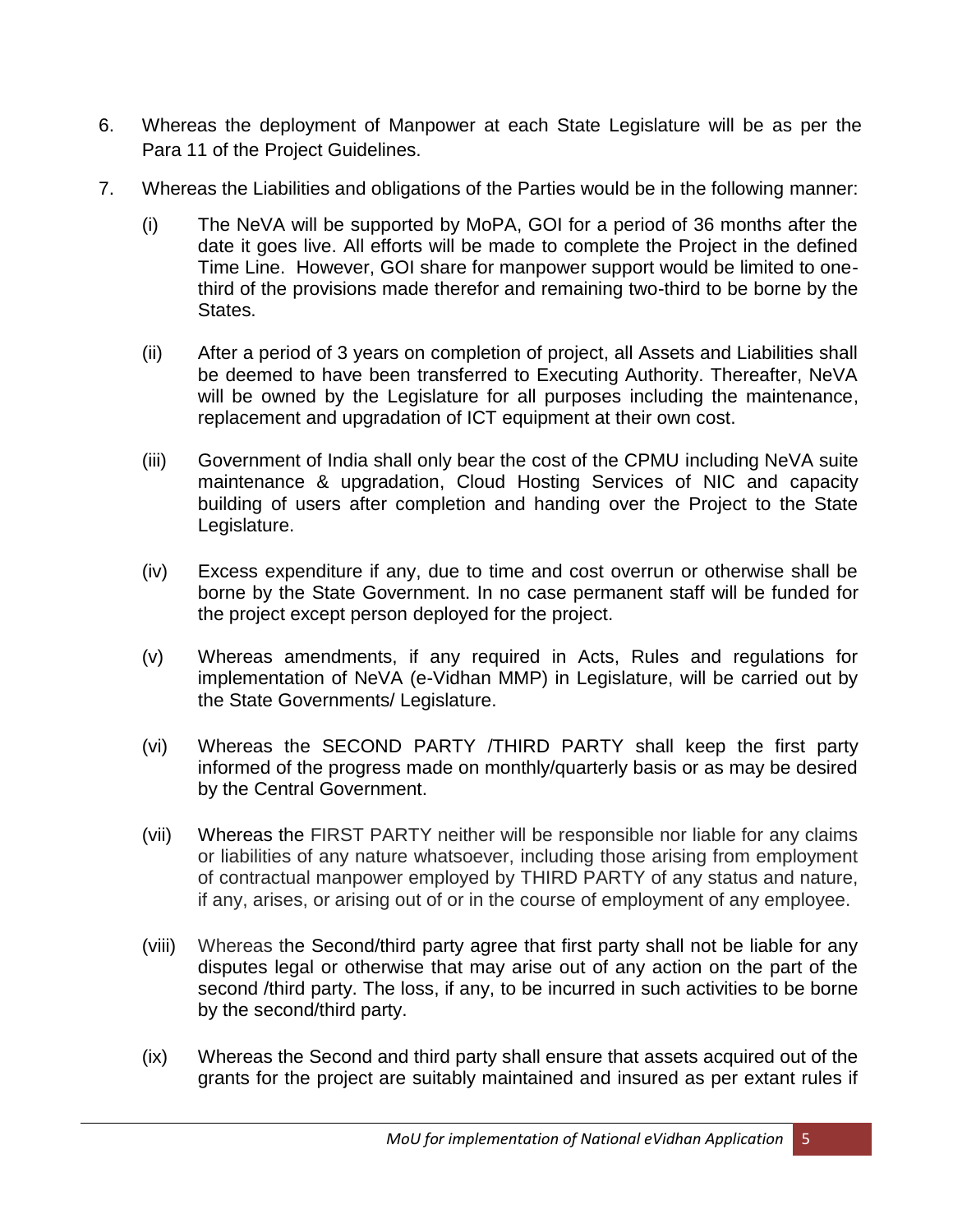any and provision of redundancy should be made at the end of Executing Authority.

- (x) SECOND PARTY /THIRD PARTY shall further indemnify the FIRST PARTY against any damage, caused, expenses and/ or claim occasioned by any infringement of Patents or Intellectual Patents or Intellectual Property Rights, arising out of any acts or omissions by or on behalf of SECOND PARTY/ THIRD PARTY.
- (xi) It is agreed that the FIRST PARTY reserves the rights to cancel the project at any time without assigning any reason whatsoever. It is also agreed that the First Party would not incur any liability whatsoever if the project is terminated before completion for the reasons beyond control of the first party.
- (xii) It is agreed that the project would be subjected to a mid-term review and end term evaluation by the FIRST PARTY.
- 8. Dispute Resolution Mechanism

In case of any dispute, the decision of Secretary, Ministry of Parliamentary Affairs, Government of India shall be final.

IN WITNESS WHEREOF, the representatives of the Parties to this Memorandum of Understanding being duly authorized have signed this Memorandum of Understanding on **{DATE}**.

| Signed for and on behalf of<br><b>Ministry of Parliamentary</b><br><b>Affairs, Government of</b><br><b>India</b> | Signed for and on behalf of<br><b>State Government {State</b><br>Name} | Signed for and on behalf of<br><b>State Legislature {State</b><br><b>Legislature Name}</b> |
|------------------------------------------------------------------------------------------------------------------|------------------------------------------------------------------------|--------------------------------------------------------------------------------------------|
|                                                                                                                  |                                                                        |                                                                                            |
| <b>Name &amp; Designation</b>                                                                                    | <b>Name &amp; Designation</b>                                          | <b>Name &amp; Designation</b>                                                              |
| (With Stamp)                                                                                                     | (With Stamp)                                                           | (With Stamp)                                                                               |
| Dated:                                                                                                           | Dated:                                                                 | Dated:                                                                                     |